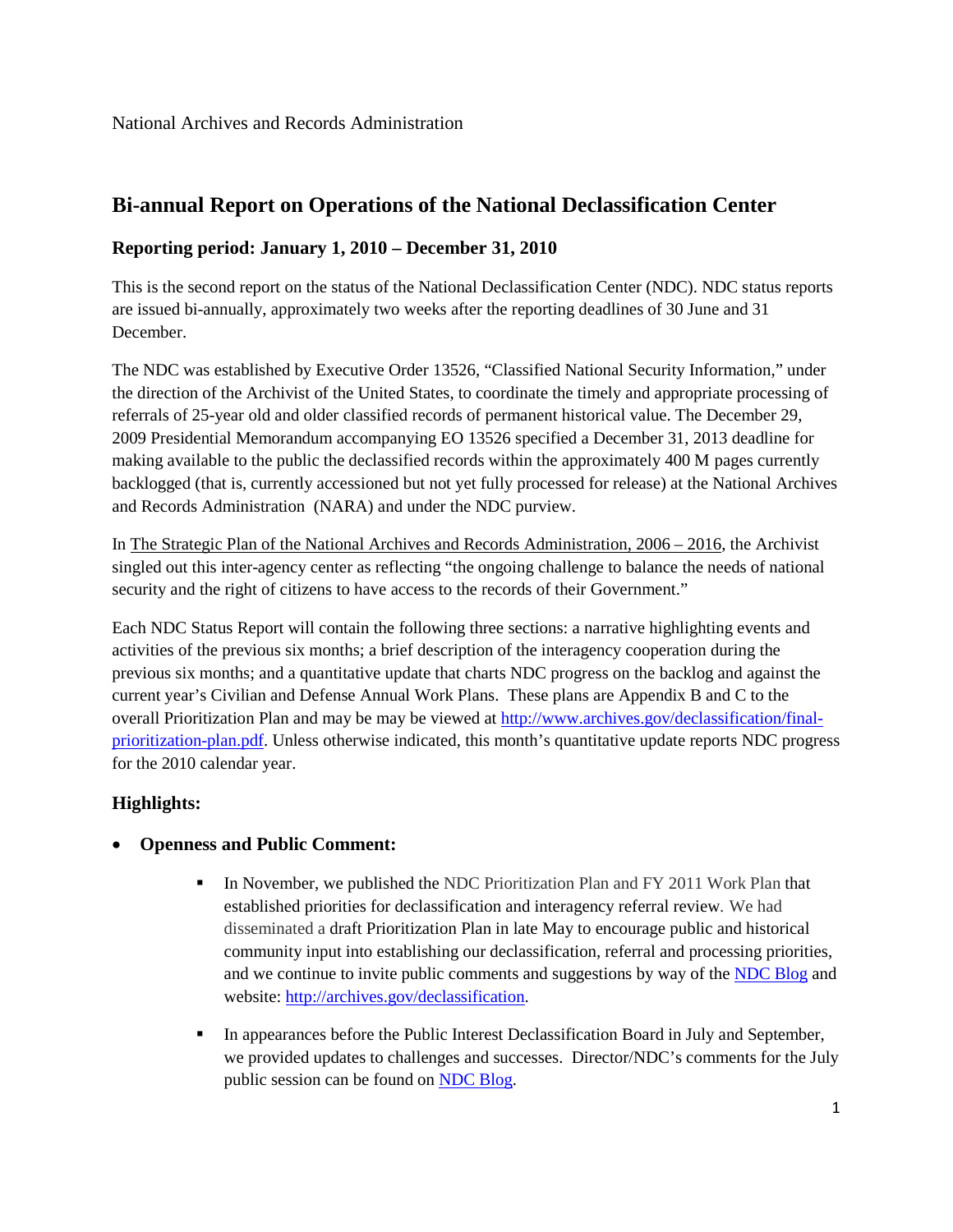### • **Process Improvement:**

- The start-up of new NDC work processes began July 19 (these business processes were identified in the previous *Bi-annual Report on Operations of the National Declassification Center, January 1 – June 30, 2010*). At the 60-day mark, we held an all-day session to address workforce-wide concerns and solve newly identified chokepoints. Additional process improvements were implemented within 10 days of that review.
- In October, our new Metrics team began working to provide end-to-end tracking for all NDC operations, and our current numbers are a result of that developing capability. The work of this team is allowing us to pinpoint new chokepoints in our processes, report more accurate production statistics, and work toward streamlining all of our data capture efforts. The team is headed by a highly experienced data scientist with more than 13 years experience supporting declassification operations at NARA and other government agencies.

#### • **Review:**

- We began to coordinate two government-wide special collection reviews for the declassification and release of material associated with the Pentagon Papers  $(40<sup>th</sup>$ anniversary) and the Berlin Wall construction  $(50<sup>th</sup>$  anniversary). We hope to have both declassification efforts completed by the end of the year, with the results available to the public in a central location such as on our website.
- We prioritized certain collections within the Truman through Carter Presidential Libraries, as well as the China-associated materials within the Kissinger Personal Paper Collection, for completion of referral review through the Remote Archives Capture (RAC) project.
- During the six-month reporting period  $(1 \text{ July} 31 \text{ December } 2010)$ , referral review was ongoing under the RAC program. The Truman through Carter Presidential Libraries have had scanned 3,353,657 pages for review under RAC. Since 1997, 1,818,980 pages have been completed for declassification review, and as of 31 December 2010, 1,434,677 pages remain. Over one million pages have been returned to the Presidential Libraries, and other pages are undergoing quality assurance reviews and library archival processing. The Johnson Library received a delivery of 25,468 pages this reporting period for an upcoming release on an unclassified system in their research room. RAC-reviewed pages are not reported as part of the Federal accessioned-records backlog in the **Status of the Workload and Production** portion below**.**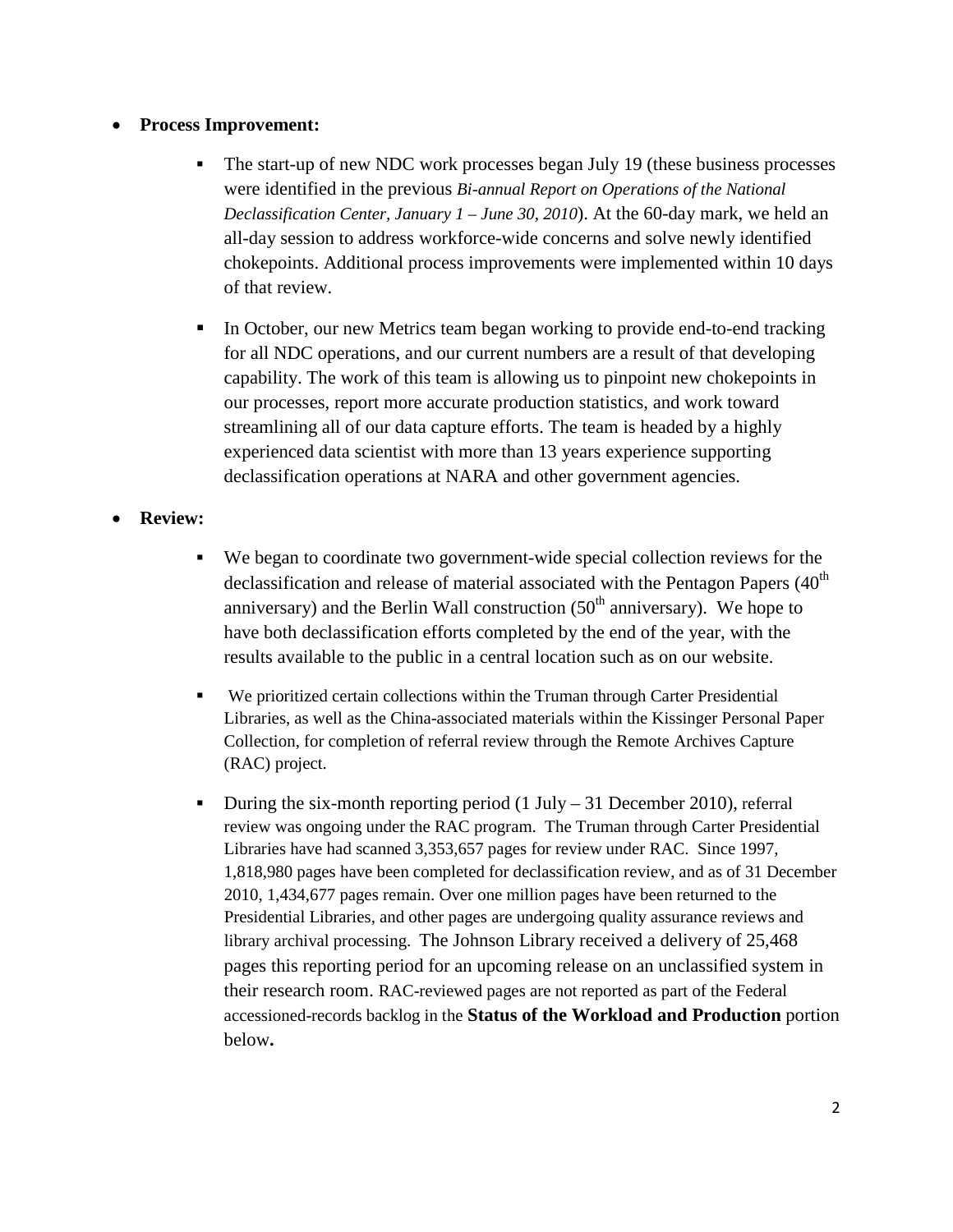During the six-month reporting period  $(1 \text{ July} - 31 \text{ December } 2010)$ , agencies were continuing to do page-by-page equity review for their referrals in the Interagency Referral Center. 1,078,173 referred pages were completed for equity review. Of those pages, 604,709 referred pages were declassified and 473,464 referred pages were exempted. These pages are reflected in the **Status of the Workload and Production** portion below**.** 

### • **New issues and business processes under development:**

- To provide declassified historical documents to our customers in a timelier manner, we recognized the need to track all records from accessioning to their final availability in order to facilitate referral review for declassification and release. We began working with a contractor in September to develop the requirements for an IT system that would be responsive to federal agency needs, including improved NDC processes, improved data collection, and integration.
- We are finalizing a new process for interagency declassification review and processing of special media and electronic records, including creating a new NARA position to coordinate and facilitate special media original reviews due December 31, 2011.
- We are also finalizing new work processes for Freedom of Information Act/Mandatory Declassification Reviews for classified Federal records to provide for more timely responses to public requests. We are currently piloting new methodologies we expect to have in full implementation in the spring.

## **Interagency Cooperation**:

- During the six-month reporting period, Agency personnel from Army, Air Force (USAF), Office of the Secretary of Defense (OSD), Federal Bureau of Investigation, National Security Agency (NSA), Central Intelligence Agency (CIA), Defense Intelligence Agency (DIA), and Department of Energy (DOE) participated in daily Evaluation Team activities, frequently providing staffing for two inter-agency teams per day/four days each week. In addition, the following agencies supported Quality Assurance Team and special targeted review activities: Army, Department of State, NSA, DIA, USAF, Joint Chiefs of Staff (JCS), Justice (DOJ), CIA and DOE. DOE continued an expansion of its workforce commitment in order to assess all records in the backlog.
- Quarterly NDC Steering Group meetings have been held with office-level heads from the Intelligence, Defense, Law Enforcement, and Diplomatic Communities in order to keep them apprised of progress and issues. During this six-month reporting period, we also met with office directors and declassification managers for Army, CIA, DOJ, USAF, NSA, Office of the Director of National Intelligence (ODNI), and OSD.
- The NDC Joint Referral Center, stood up in March by Department of Defense (DOD) to coordinate and facilitate the review and referral of the DOD subset to the backlog, are conducting a 100% quality